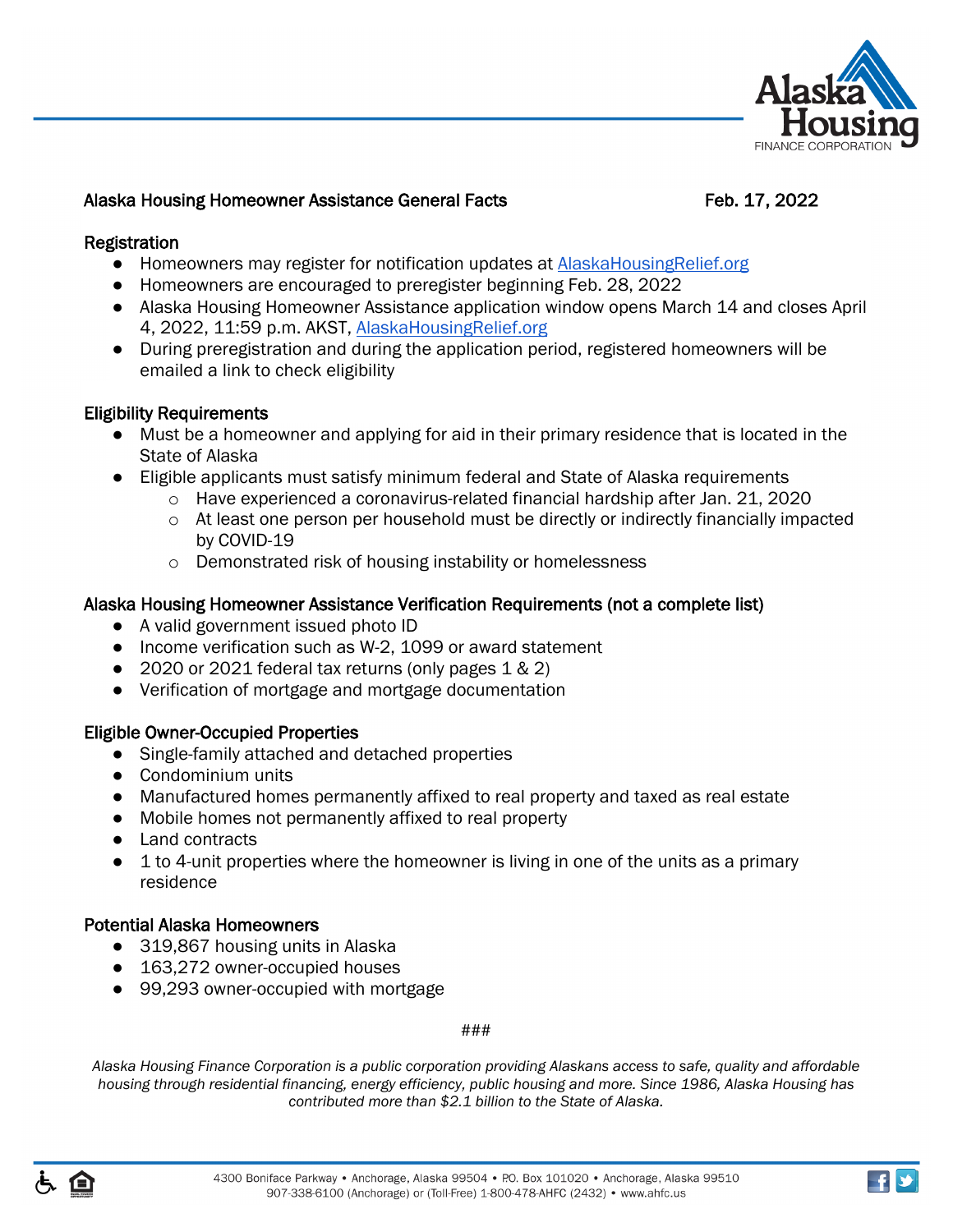

# Housing Assistance Fund Methodologies & Facts Feb. 17, 2022

## The American Rescue Plan Act

The American Rescue Plan Act provides up to \$9.961 billion to provide relief for homeowners.

### Allocation for States and Territories

The statute requires the Department of the Treasury to make allocations for each state, the District of Columbia, and Puerto Rico based on homeowner need, determined by reference to (1) the average number of unemployed individuals; and (2) the number of mortgagors with mortgage payments that are more than 30 days past due or mortgages in foreclosure. The statute establishes a minimum allocation of \$50 million for each state, the District of Columbia, and Puerto Rico.

## Alaska Housing Finance Corporation Plan

AHFC provided a proposed detailed plan to U.S. Treasury September 2021.

As part of its development, AHFC conducted an in-depth, data-driven assessment of Alaska homeowner needs. A series of statewide public and partner meetings provided added evaluative context and content. Data analyzed included:

- Housing and poverty data from the American Community Survey
- Homeowner forbearance and delinquency data provided by the Department of Treasury and the Atlanta Federal Reserve
- Housing data from the U.S. Department of Housing and Urban Development
- Housing data from the Federal Housing Administration
- AHFC mortgage portfolio
- The Alaska Survey of Lenders

An addendum was provided by AHFC to Treasury November 2022. Approval of funding by Treasury for the State of Alaska was granted December 20, 2021.

## Alaska Housing Finance Corporation Distribution

Alaska Housing Homeowner Assistance will open for applications March 14, and close April 4, 2022, 11:59 p.m. AKST. Homeowners struggling to make ends meet due to COVID-19-related issues are encouraged to preregister for the program beginning Feb. 28, 2022, in advance of the application window opening.

## Total Potential Alaska Needs

Based on the 2019 American Community Survey (ACS), Alaska has 319,867 housing units statewide, with roughly half, 163,272, owner-occupied homes. A total of 99,293 homes are owneroccupied with a mortgage.

## Homeowner Needs Up to 100% Area Median Income

Area median income varies significantly statewide. For example, in the Bethel Census Area, AMI for a family of four is \$94,100, while Anchorage AMI is \$104,300.